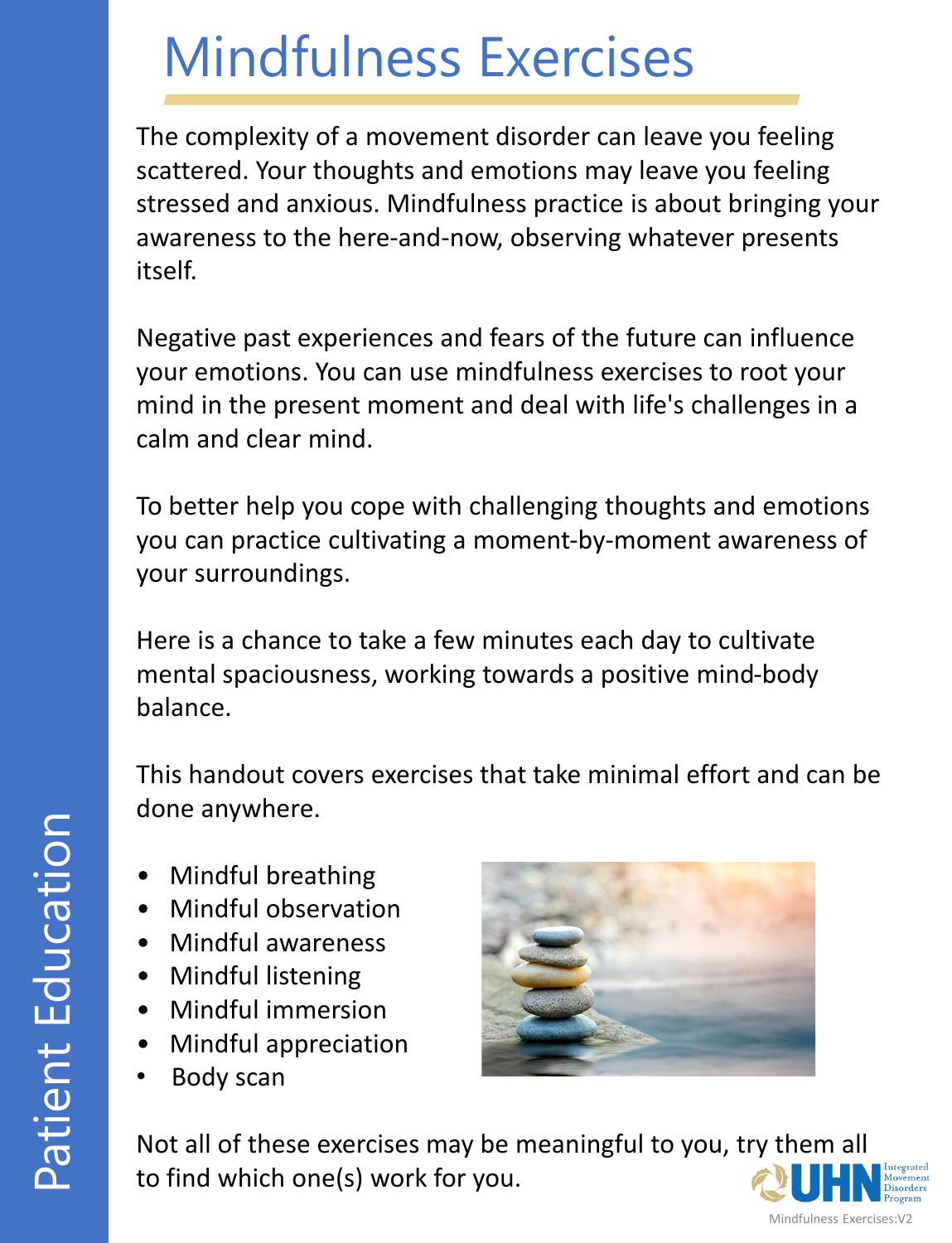#### **1. Mindful Breathing**

This exercise can be done standing up or sitting down, anytime or anywhere.

 $\triangleright$  You will need to be still and focus on your breath for approximately 1 minute.



1. Start by slowly breathing in and out, the breath cycle takes about 6 seconds, in through the nose and out through the mouth.

2. As you let your breath flow effortlessly in and out, let go of your thoughts.

3. By staying present with your breath, allow your thoughts to come and go.

4. Notice when you find your thoughts have left your breath and are on pending tasks or other worries. Gently bring your thoughts back to your breath.

5. Be purposeful in focusing on the sense of awareness on your breath - entering through your nose, moving to fill your lungs. Keep your awareness as your breath leaves your body - through the mouth, taking away stress and anxiety.

 $\triangleright$  If you found 1 minute of this exercise beneficial, why not try increasing to 2 or 3 minutes?

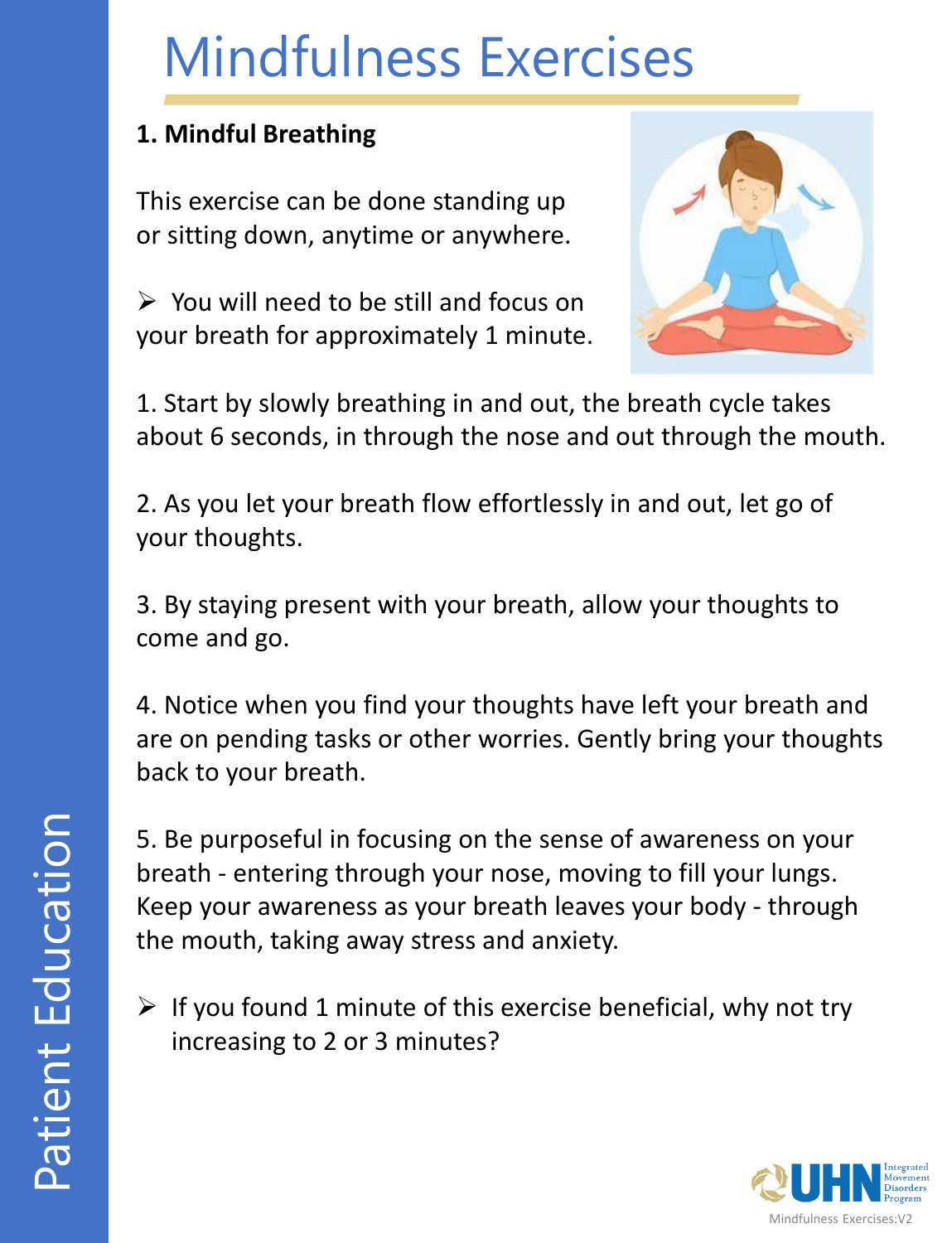#### **2. Mindful Observation**

This is an incredibly powerful exercise to help you notice your environment, appreciating the simple things. As you are busy with many life activities, you can sometimes disconnect from the beauty of the natural environment.

Mindful observation can be particularly useful when the symptoms of your disorder dominate most of your waking moments.

1. First, choose a natural object in your environment and focus on watching it for a minute or two. It can be anything from the clouds in the sky to a rock on the ground.

2. Simply relax and watch for as long as your concentration will allow, doing nothing but noticing the object.

3. Look at the object as if you are seeing it for the first time. Allow yourself to be consumed by the object as you explore every aspect of its formation.

 $\triangleright$  You may find yourself connecting to the energy of the object, allow this to happen.



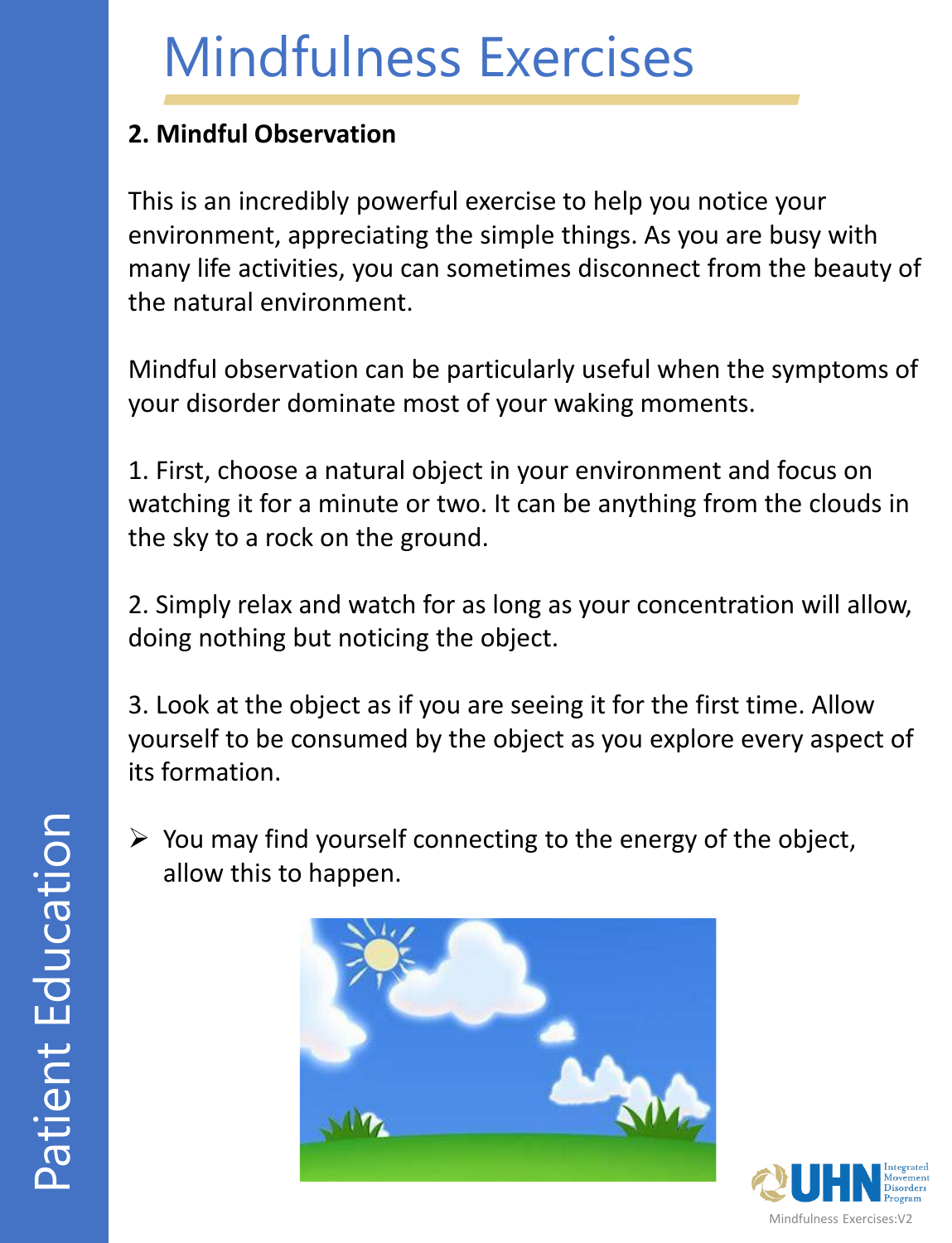#### **3. Mindful Awareness**

This mindful awareness exercise brings an appreciation for the simple everyday tasks.



There is so much you do on auto-pilot, multiple times a day. Auto-pilot activities can be physical actions such as opening a door, or they can be a negative or intrusive thought, or a smell you enjoy.

- $\triangleright$  When you touch the doorknob to open the door, take a moment and be mindful. Where are you, what are you feeling in the moment, and where is this door leading?
- $\triangleright$  Bring awareness to the process leading to this action. Slow down the process. Slow down the thought that is leading the brain to send the message to parts of the body, leading to the action of opening the door.

Another example: each time you have a negative thought, choose to stop and take a moment. Identify the thought as not helpful and let go of it as negativity.

Take occasional moments to stop and cultivate purposeful awareness of what you are doing. Interrupt daily tasks from auto-pilot, create a pause for mindful awareness.



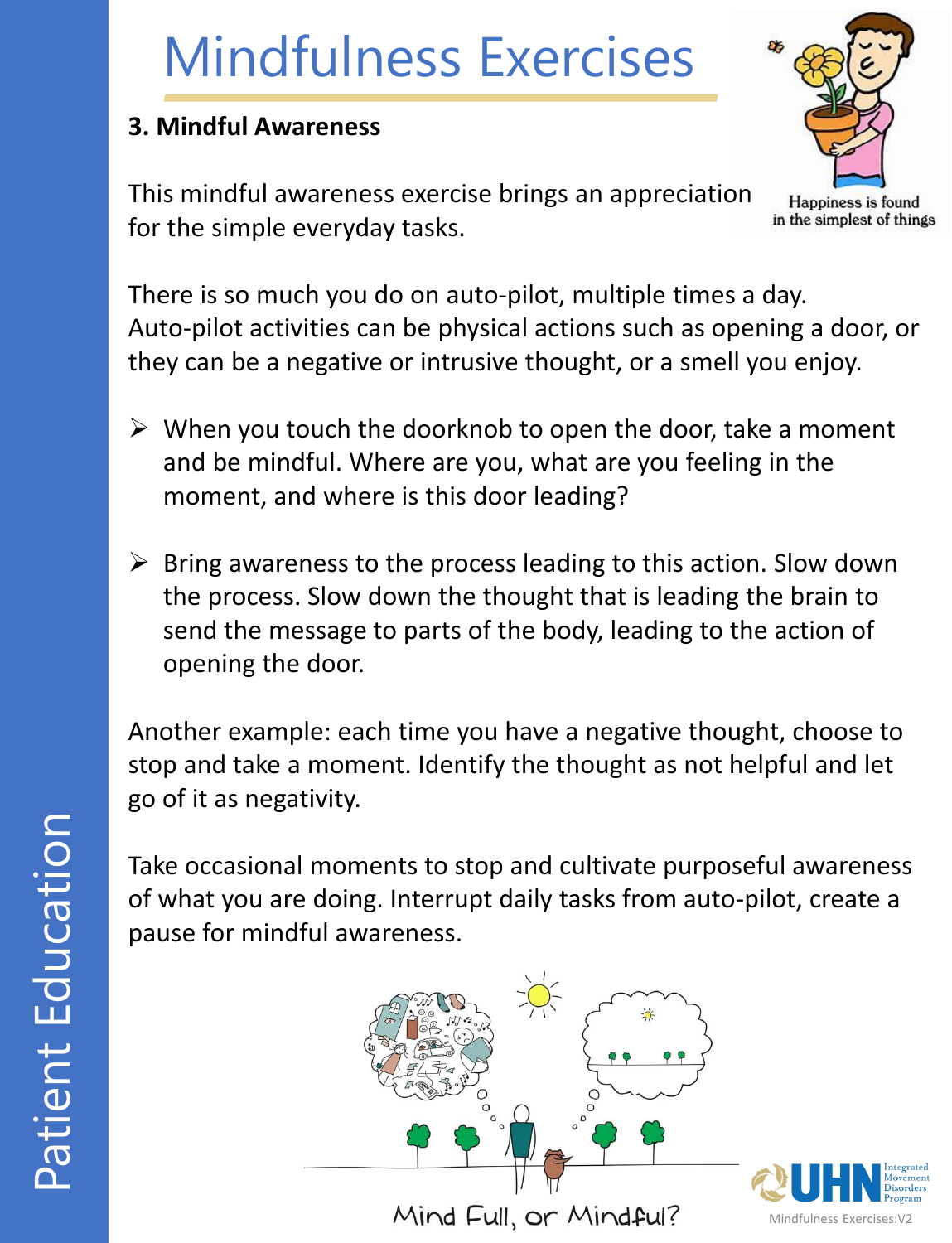#### **4. Mindful Listening**

This exercise trains the mind to stay in the moment and not be drained by past experiences and preconceptions. Mindful listening is a non-judgemental way to listen to the sounds around you.



What we feel is directly influenced by what we experience in our past. A song or a sound from a particularly upsetting experience is an example.

1. Choose a piece of music from a neutral standpoint, where there are no preconceptions attached. It could be a piece of music you have not heard before or a radio station that catches your attention.

2. With your eyes closed, maybe with the use of headphones, get drawn into the music. Ignore the urge to judge the music by the genre, title or artist. Instead, allow for a neutral journey of the sound for the duration of the song.

3. Take the chance to explore every aspect of the song, giving your awareness permission to 'dance' with the sound waves.

- $\triangleright$  Your exploration of the song may include separating each instrument or sound in your mind. You may even find yourself analyzing the vocals and instruments - the voice, tone, range or dynamics.
- $\triangleright$  With this exercise, listen intently, permitting yourself to become entwined with the composition without preconception or judgement. Don't think, hear.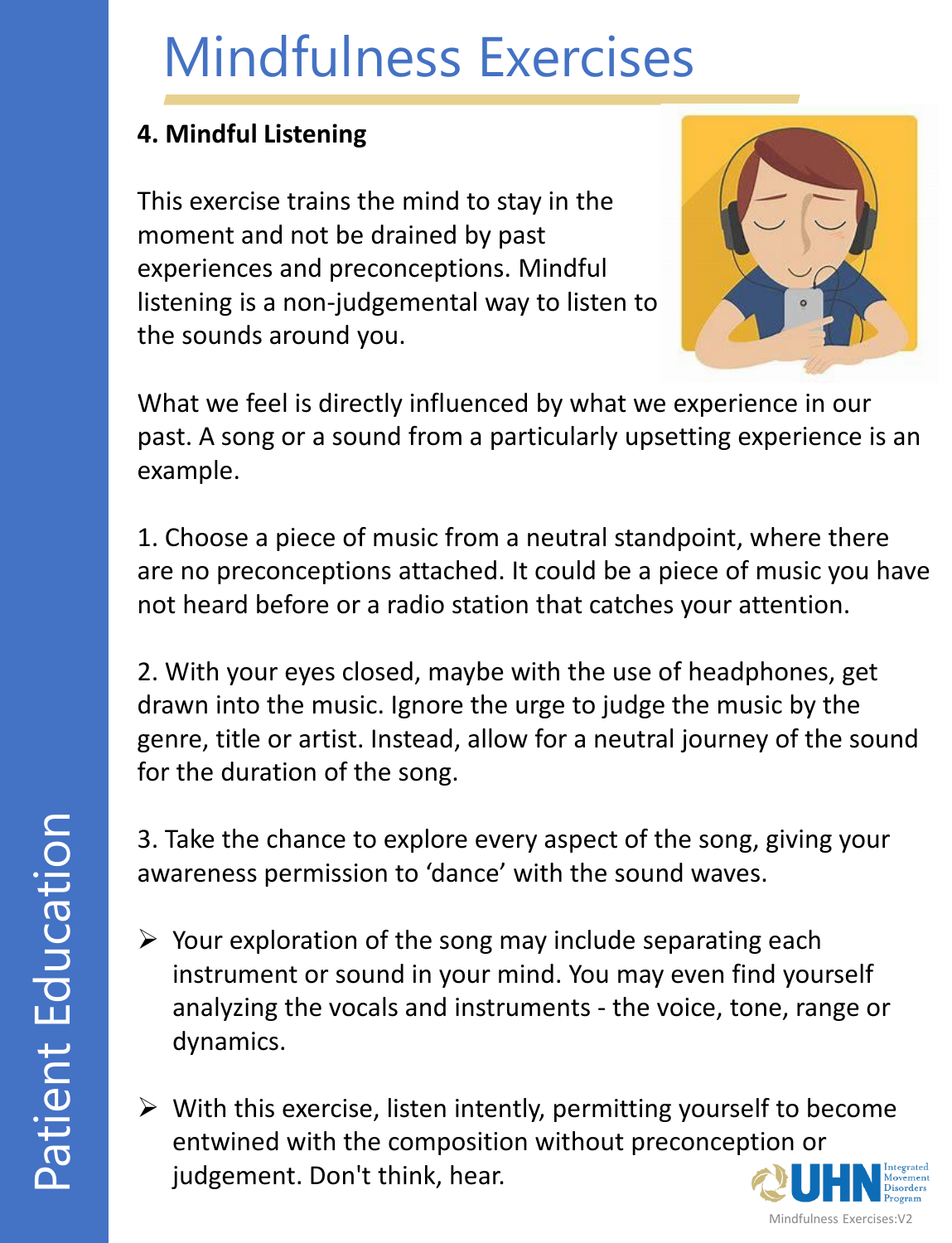#### **5. Mindful Immersion**

The days can often become routine, where you move through tasks from one to the other. *Mindful immersion* is an exercise in cultivating contentment in the moment, breaking the cycle of the day.

Rather than anxiously wanting to get through the everyday routine tasks, take the opportunity to experience it like never before.

For example: if you are going for a walk, pay attention to every detail of the activity.

Create an entirely new experience by noticing every aspect of the activity and your actions.

Pay attention to your stride, sensing the muscles you are using, possibly change the way you are making your stride.

The idea is to get creative and discover new experiences with a familiar routine task.

Become fully immersed in every step of your task instead of focusing on finishing it by just labouring through. Here you are taking the task beyond routine, aligning yourself with it physically, mentally and spiritually.

Who knows, you might even come to enjoy going for a walk or cleaning your house.



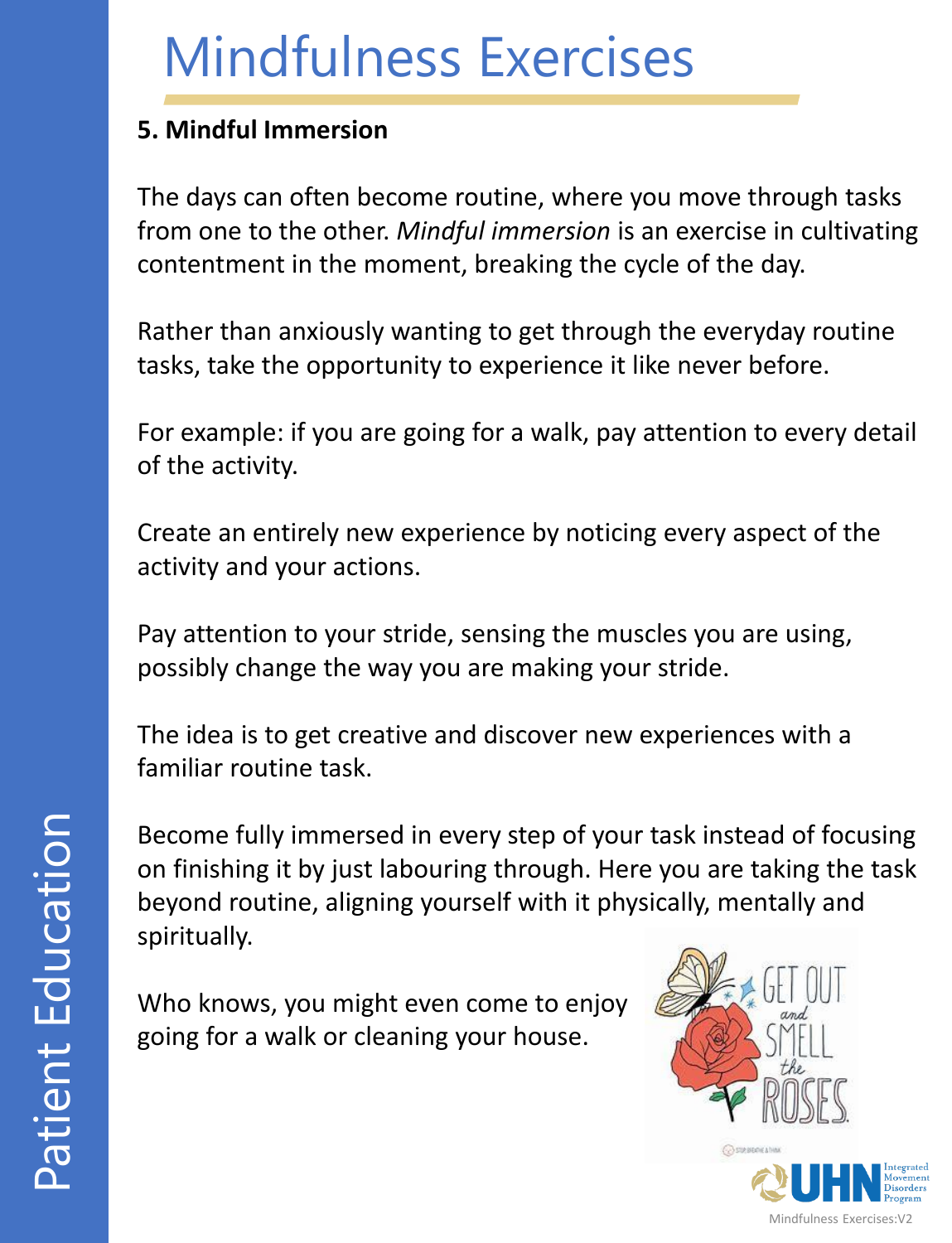#### **6. Mindful Appreciation**

When several things are going wrong, it is challenging to see and appreciate some of the good stuff in your day. Here is an exercise to help with noticing 5 things in your day to appreciate.

Choose 5 things to appreciate by the end of the day, use a notepad to list these and check it at the end of the day.

In this exercise, you express gratitude for the seemingly insignificant things in life, the things necessary to your life, but rarely get a second thought.

For example: the brain sends parts of your body messages to get it to move, and your clothes provide you warmth, but:

- Do you know how these things/processes work?
- Have you ever acknowledged how these things benefit your life and the lives of others?
- Have you ever stopped to notice the finer, more intricate details?
- Have you sat down and thought about the relationships between these things and how interconnected they are?

For the 5 things you have chosen, find out more about them and truly appreciate how they support your life.



This material has been adopted from Alfred James [\(www.pocketmindfulness.com\)](http://www.pocketmindfulness.com/)

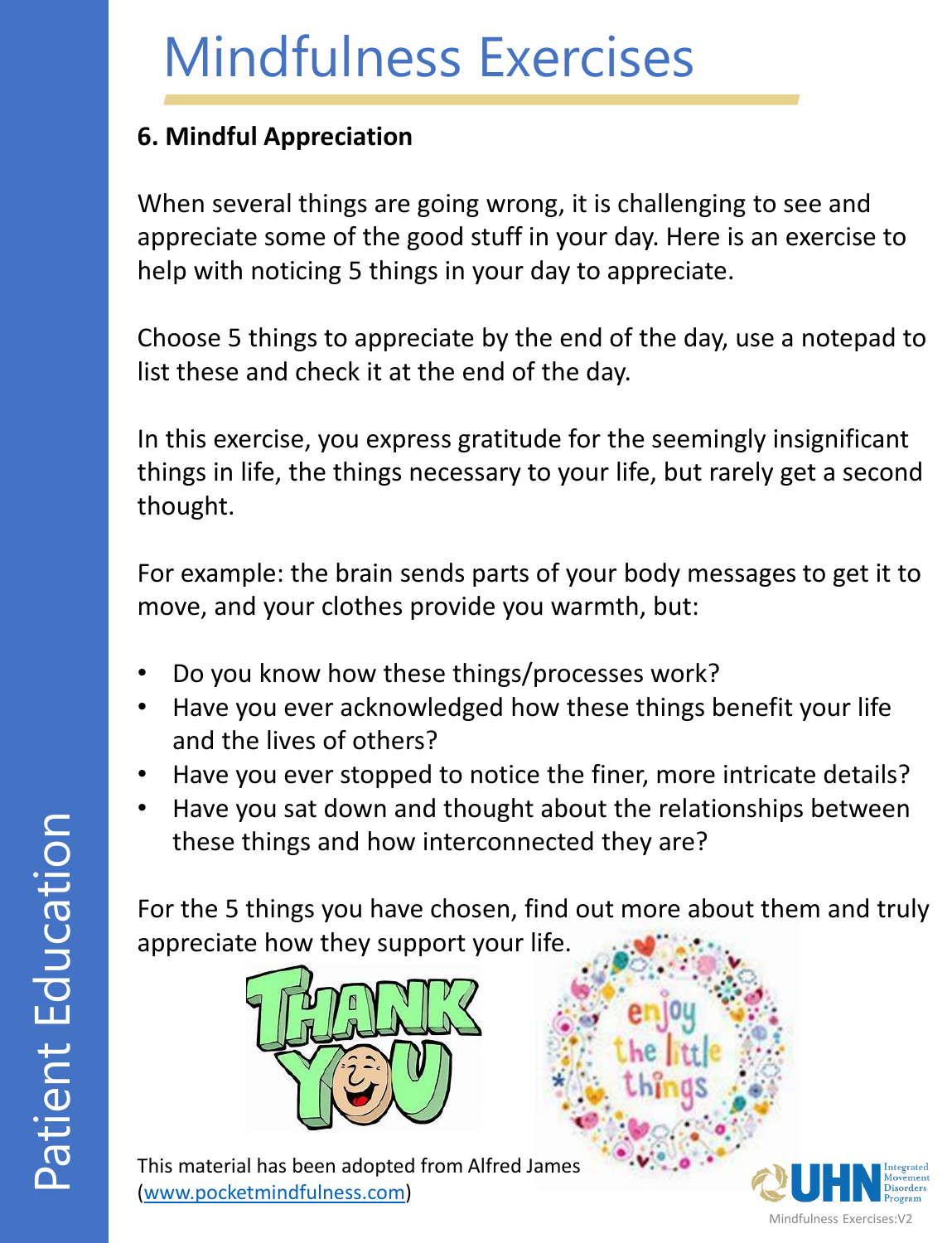#### **7. Body Scan**

The goal of the body scan exercise is to bring awareness to your physical self without judgement. You are reconnecting with your body to notice sensations - with the intent to notice and relax.

As you scan your body observe different areas of your body and describe the sensations.

This exercise can be done while sitting or lying down, with your eyes open or closed, whichever is comfortable.

1. Begin at the feet. Take a few deep breaths, bringing your awareness to your body in its position.

2. Notice your feet, feeling any support by the floor, any sensation, temperature.

3. Bring awareness to your legs, what areas are touching or feel supported?

4. Notice your abdomen area, is it tense or relaxed? Was there any change happening when you brought your awareness to this area? Allow tension in this area to soften.

5. Notice your arms and any sensations. Allow your shoulders and arms to relax, releasing tension.



*continued on next page..*